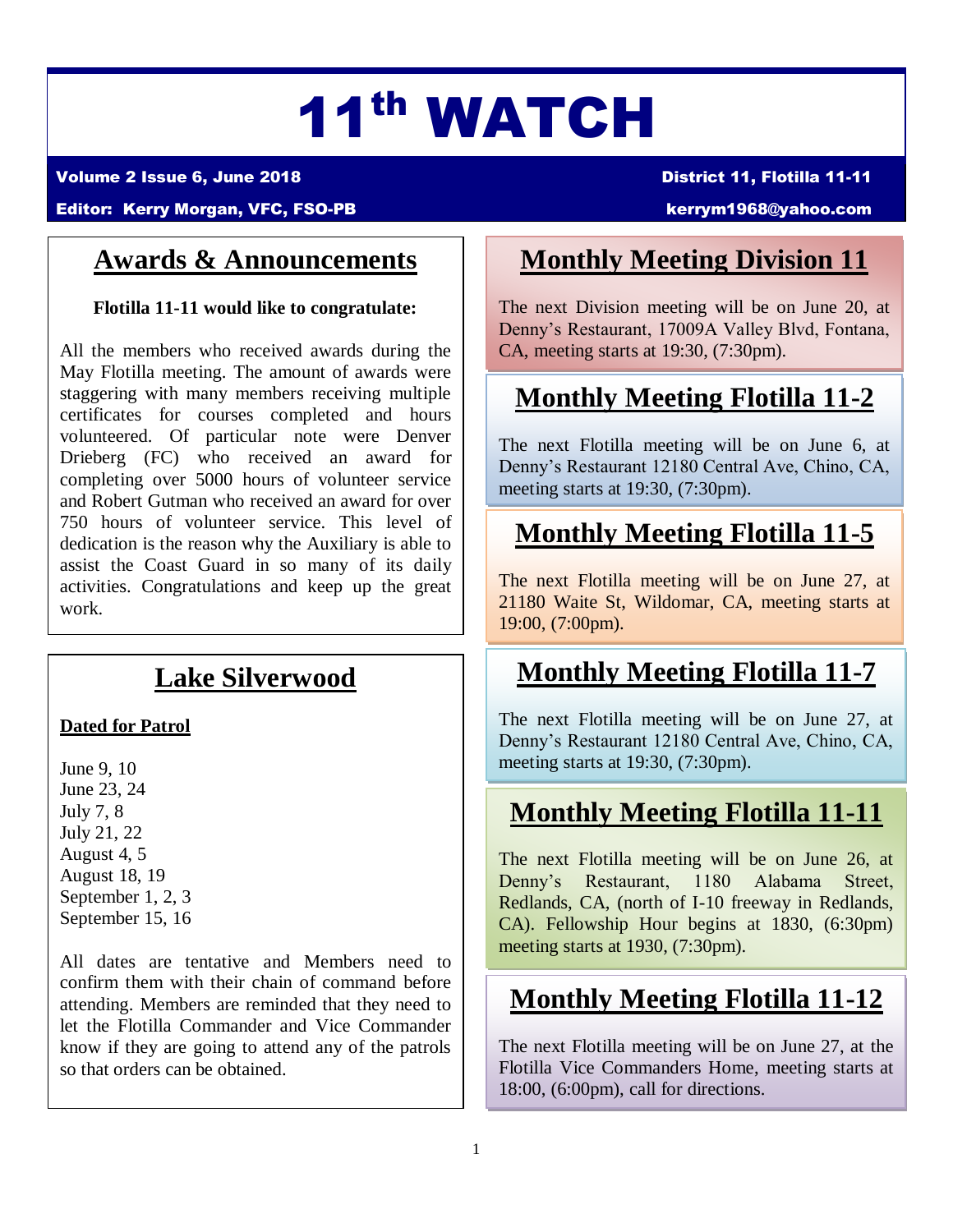#### **Paratus Prep**

For a chance at recognition by the Flotilla please send your answers to Kerry Morgan VFC, FSO-PB. Members who get all five questions correct will have their names read out during the monthly Flotilla meeting. The VFC can be reached at: [kerrym1968@yahoo.com](mailto:kerrym1968@yahoo.com)

- 1. After casting off moorings at a mooring buoy in calm weather, you should
	- a) Go full ahead on the engine.
	- b) Back away a few lengths to clear the buoy and then go ahead on the engines.
	- c) Go half ahead on the engines and put the rudder hard right.
	- d) Go half ahead on the engines and pass upstream of the buoy.
- 2. After your vessel has been involved in a casualty, you are required to make your logbooks, bell books, etc., available to
	- a) Attorneys for opposition parties.
	- b) Marine surveyors.
	- c) U.S. Coast Guard officials.
	- d) All of the above.
- 3. An advantage of nylon rope over manila rope is that nylon rope?
	- a) Can be used in conjunction with wire or springlay rope.
	- b) Can be stored on decks exposed to sunlight.
	- c) Can hold a load even when a considerable amount of the yarns have been abraded.
	- d) Gives audible warning of overstress whereas manila does not.
- 4. An example of an anchor which has a stock is a
	- a) Bruce anchor.
	- b) Dunn anchor.
	- c) Hook anchor.
	- d) Danforth anchor.
- 5. An ocean towing bridle should
	- a) Have equal legs of sufficient length.
	- b) Have a large angle between the legs.
	- c) Be formed on a bight of cable through a ring.
	- d) Never be made up of chain.

#### **Paratus Prep**

Below are the answers for the month of May

- . 1. A condition where two currents meet at the downstream end of a middle bar can be determined by a
	- V-shaped ripple with the point of the V pointing downstream
- 2. A continual worsening of the list or trim indicates
	- progressive flooding
- 3. A crew member has just fallen overboard off your port side. Which action should you take?
	- Immediately put the rudder over hard left.
- 4. A deck fitting, used to secure line or wire rope, consisting of a single body with two protruding horns is called a
	- Cleat
- 5. A fid is a
	- tapered wooden pin used when splicing heavy rope.

## **4 th Cornerstone**

Flotilla 11-11 would like to extend its welcome to Carl Dougherty, Flotilla Commander for Flotilla 114-07-06 (Morro Bay) who attended the May Flotilla meeting.

Two potential new members also attended, Harold Hackmann and Frank Sirna. We hope they enjoyed their visit and will continue their journey to become Flotilla Members.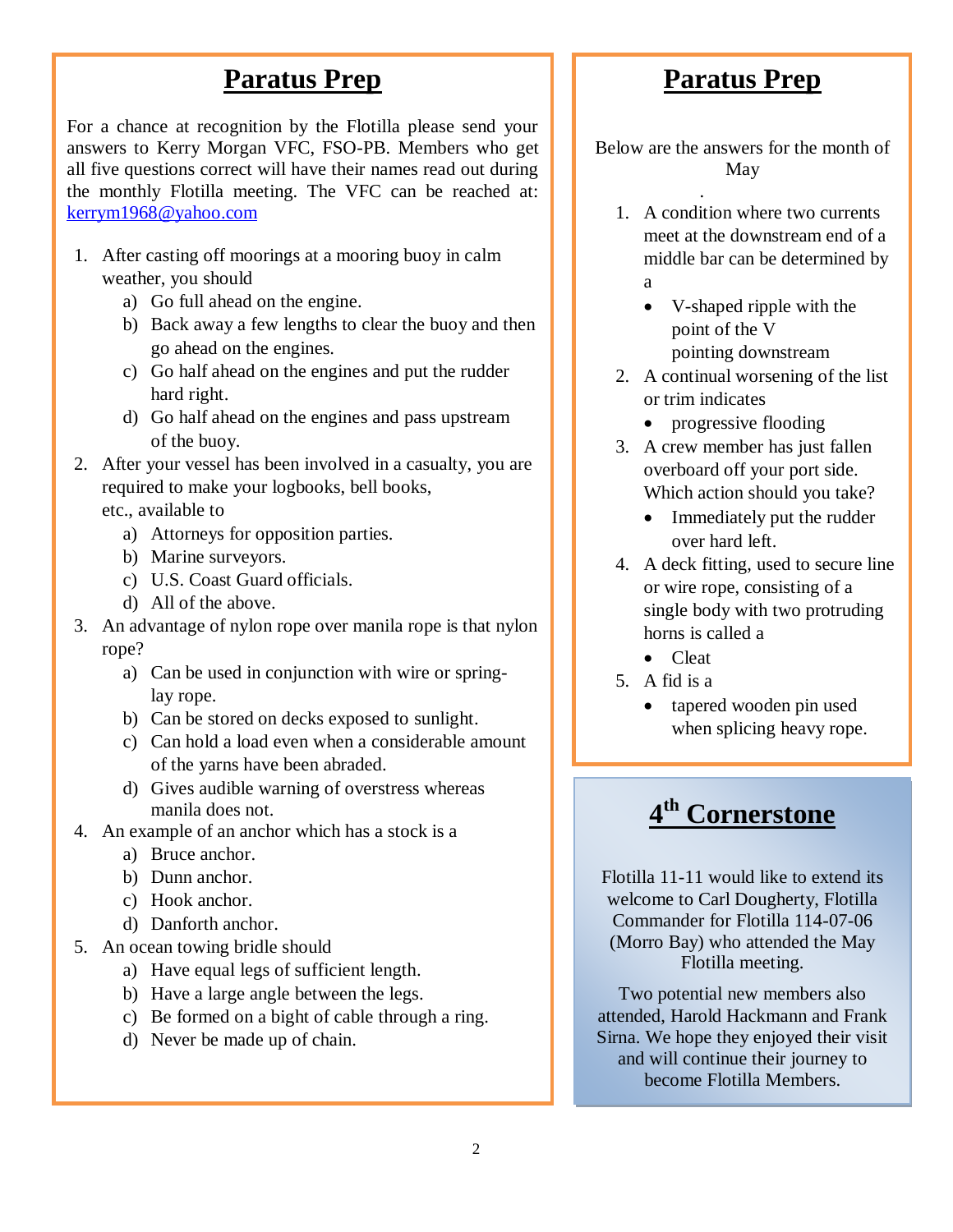#### **Knot of the Month**

Timber Hitch



The timber hitch is a [knot](https://en.wikipedia.org/wiki/Knot) used to attach a single length of [rope](https://en.wikipedia.org/wiki/Rope) to a cylindrical object. Secure while tension is maintained, it is easily untied even after heavy loading.

## **Flotilla Photograph**

There has been a change in the date for the Flotilla Photograph.

During the Flotilla meeting for Flotilla 11-11 on September 25, 2018 the Flotilla will be taking its first Group Flotilla Photograph. All members are asked to attend and the uniform of the day will be Tropical Blues (Trops) or professional civilian attire.

### **Why I Became a Coast Guard Auxiliarist**

Perhaps it was the sense of adventure, or the wish to give back to the community and my country by serving in a needed and worthwhile organization. Opportunities abound but having read the material on the Coast Guard Website and later during my studies discovering items such as the Coast Guard Ethos. I became committed to become an involved Shipmate and do whatever was necessary to be the best that I can be.

#### **Coast Guard Ethos**

I am a Coast Guardsman I serve the people of the United States I will protect them I will defend them I will save them I am their shield For them I am Semper Paratus I live the Coast Guard Core Values I am proud to be a Coastguardsman We are the United States Coast Guard

The Core Values of Honor, Respect, and Devotion to Duty are the key reasons that I am proud to be a United Stated Coast Guard Auxiliarist.

Submitted by Lewis Plaut Newest Flotilla Member Flotilla 114-11-11 United States Coast Guard Auxiliary

#### **Dates to Remember**

**June 2, 2018**, 8:00am – 5:00pm, About Boating Safety Course, Corona Odd fellows Lodge, \$10 for lunch, email Tom Olson SO-OP.

**June 23, 2018,** safety perimeter for swimmers in Big Bear Lake Triathlon and Life Jacket Trade in.

**Aug 11, 2018**, 8:00am – 5:00pm, About Boating Safety Course, Corona Odd fellows Lodge, \$10 for lunch, email Tom Olson SO-OP.

**Sep 29, 2018**, 8:00am – 5:00pm, About Boating Safety Course, Corona Odd fellows Lodge, \$10 for lunch, email Tom Olson SO-OP.

**Oct 20, 2018**, 8:00am – 5:00pm, About Boating Safety Course, Corona Odd fellows Lodge, \$10 for lunch, email Tom Olson SO-OP.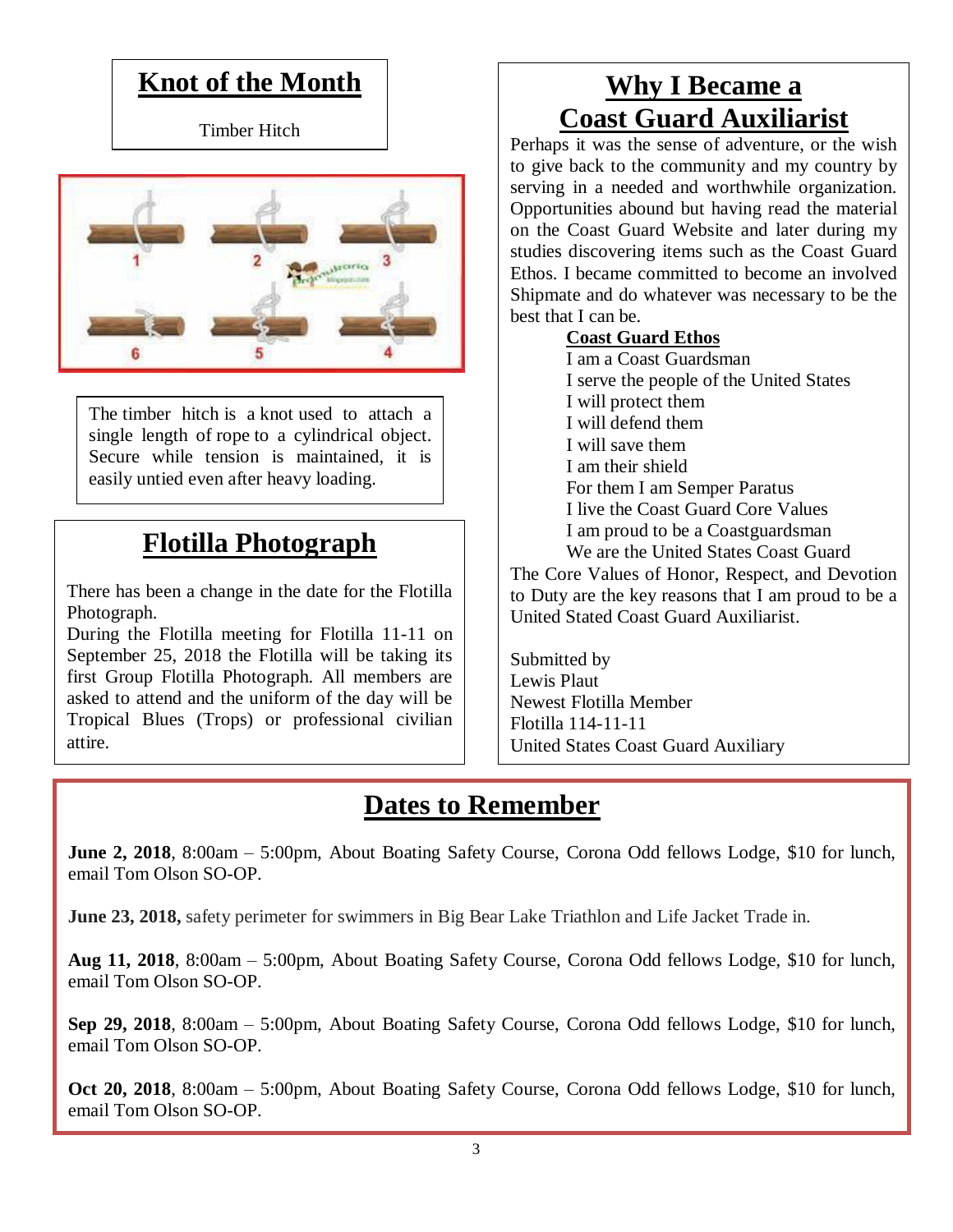#### **Auxiliary History June**

**June 23, 1939** Congressional legislation establishes the Coast Guard Reserve as a volunteer civilian organization the purpose of which is to promote recreational boating safety and to facilitate the operations of the Coast Guard.

**June 1942** Congressional legislation allows Auxiliarists to enroll as part-time or intermittent members of the Coast Guard Reserve. Thousands of Auxiliarists enroll themselves and their vessels in the Reserve. Over fifty thousand temporary Reservists served during the war patrolling harbors, factories, bridges, and docks; fighting fires; providing emergency and disaster assistance; conducting search and rescue and anti-submarine warfare; training; giving blood; selling war bonds; recruiting SPARs (CG women reservists). (An equal number of Auxiliarists served, but many held both titles simultaneously, so the 50,000 figure is used for both the number of Auxiliarists and temporary Reservists.)

**June 4, 1952** President Dwight D. Eisenhower proclaimed the first National Safe Boating Week.

**June 5, 1976** the Teton Dam in Idaho burst, flooding a considerable area and washing toxic chemicals out of a warehouse into the reservoir below the dam. Coast Guard Auxiliarists warned boaters to evacuate, and helped build a levee that saved the city of Idaho Falls.

## **My Story**

All the members of Flotilla 114-11-11 have been supportive and encouraging in all the work that we have accomplished together. If your encouragement was not there in the context that it was, I would have never scaled the height which I have manage to do and thus become a proud member of the United States Coast Guard Auxiliary.

This letter is to thank all the Flotilla's members for all your support and encouragement. This milestone was not easy but, with your help, I made it!!!

There are many foreigners like myself who are of the belief that they MAY not be able to accomplish their goals in our new home the United State of America, BUT the approach of Flotilla Commander Denver Drieberg at an event proved them wrong; "You can do so many things as a member of the United State Coast Guard Auxiliary, regardless of being foreign borne," here I am actually living my dream giving back to my new country, now called my new home THE UNITED STATE OF AMERICA!

I would like to apologize for sending this letter of appreciation out late; it is something that I had wanted to do earlier, but life kept getting in the way. I would like to thank each and every one of you for your support, guidance and encouragement without which I would never have achieved my goals. I can now proudly say, I'm a member of the United State Coast Guard Auxiliary.

Submitted by Felix Aisuan-Auigbe Flotilla 114-11-11 United States Coast Guard Auxiliary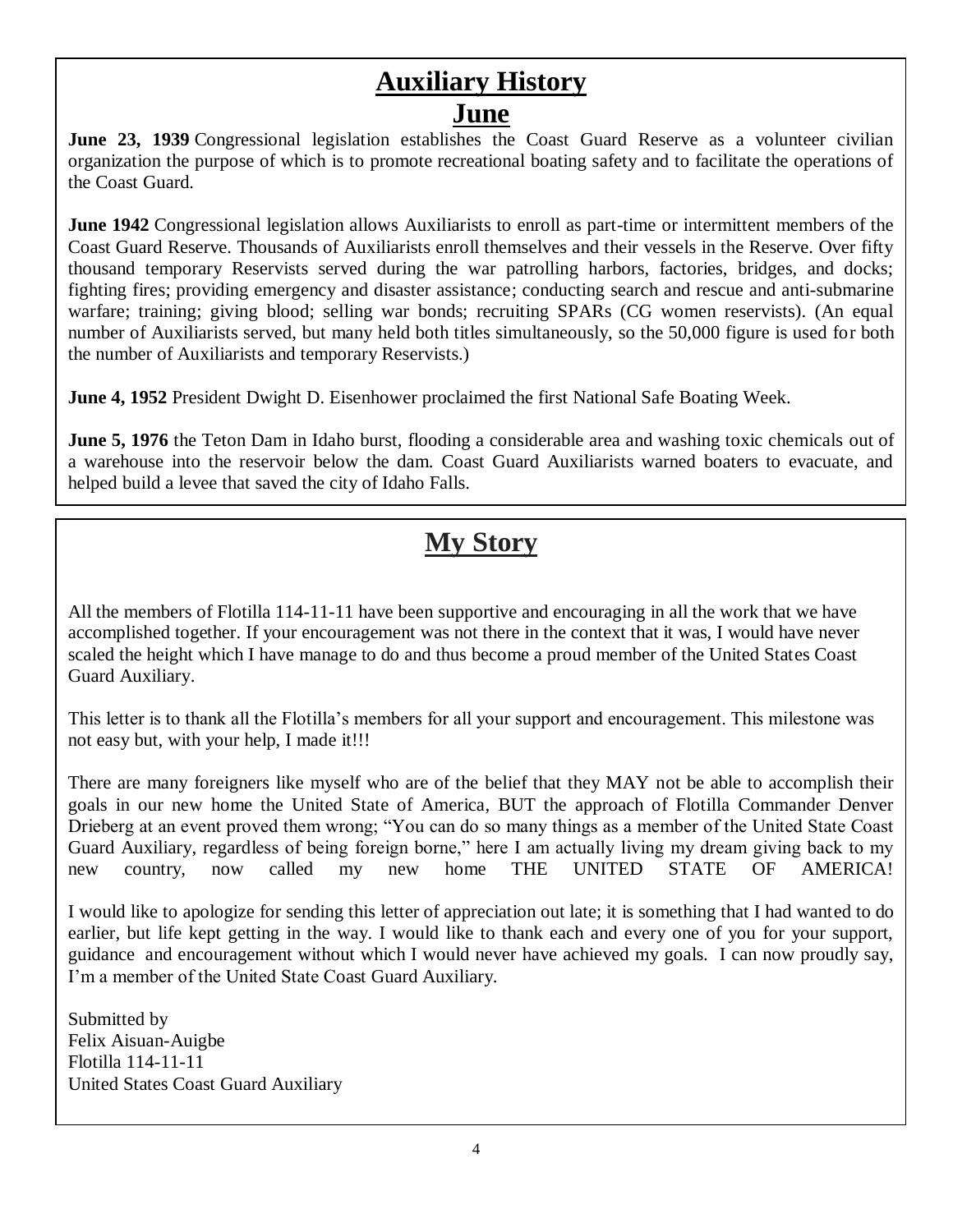### **My C-School Experience**

On May 4, 2018 a group of semi-confident Auxiliary IS Officers met in the city of Phoenix, AZ. They thought that this was going to be three days of easy review. What they endured was a barrage of information that would make a mere mortal weak in the knees. The instructors had prepared a curriculum that included learning about Auxiliary forms and codes, AUXDATA entry, and reporting. The content was extremely in depth and very well presented. The group endured ten-hour days of instruction that culminated in a three-part test. By the time of the test, students were expected to know what forms and codes were needed for each mission, how and when to fill out the myriad of Auxiliary form, and how to correctly enter all missions into AUXDATA. The class was amazing and a wealth of knowledge and information. All of the items presented were relevant and can be applied at each and every level of the Auxiliary, especially the Flotilla level. Thank you to the instructors for their time and support (Linda McCarty DVC-UI, Pamela Berger BC-UIA, Laurel Carlson DSO-IS).

Submitted by

Christopher Rosario FSO-IS, FSO-MS, FSO-SR Flotilla 114-11-11



Photo submitted by Christopher Rosario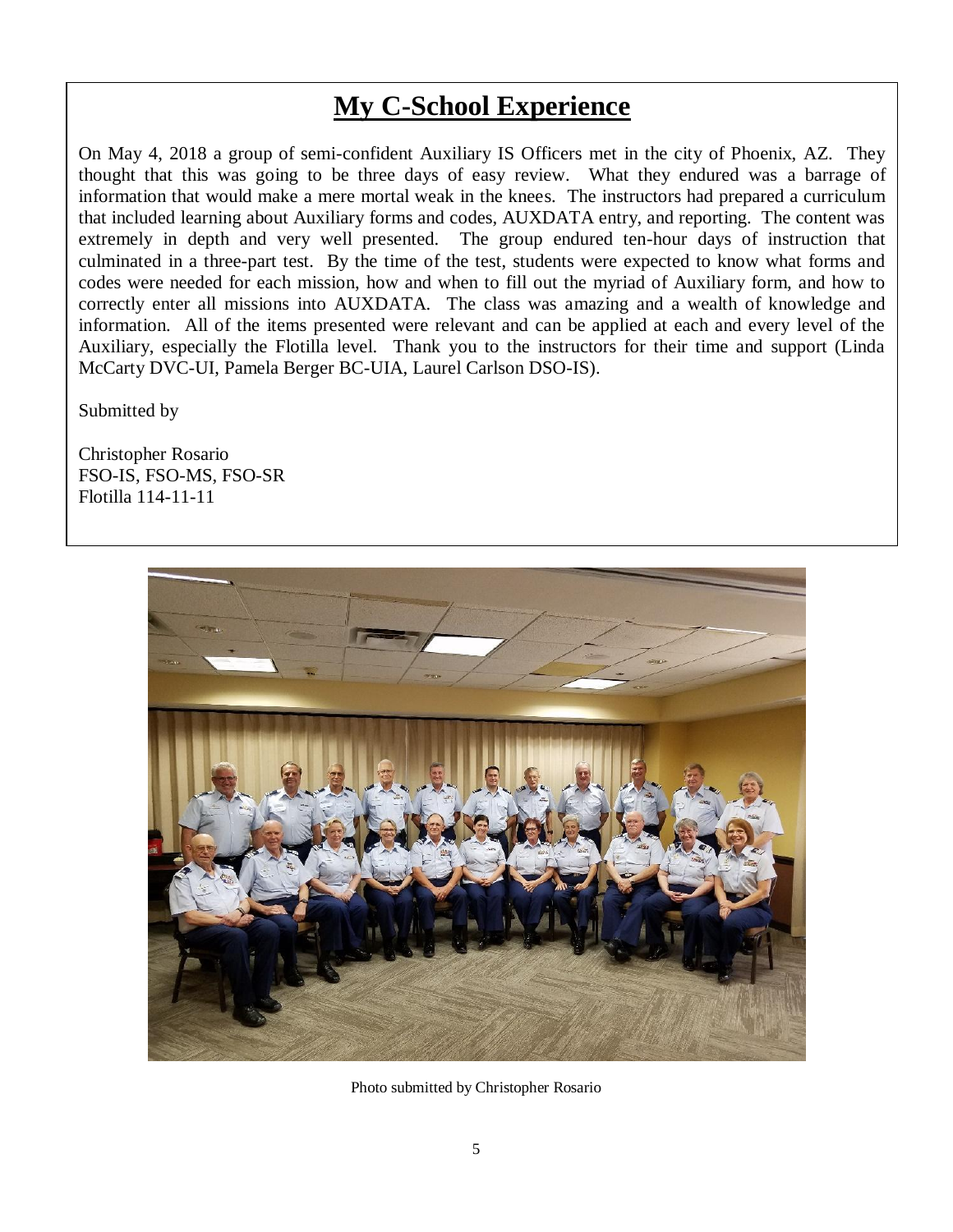### **ID Cards**

Please check your I.D. cards to ensure they are in date. Any member of Flotilla 11-11 who does not have an I.D. card or whose I.D. card will expire within the next 60 days should contact **Cynthia McClain**, FSO-HR. The FSO-HR can be reached by using the following email address: [Cynthia.mcclain13.cm@gmail.com](mailto:Cynthia.mcclain13.cm@gmail.com)

#### **Shalom to the Coast Guard Auxiliary**

As part of the Coast Guard Auxiliaries push for diversity Flotilla 11-11 went somewhere we have never been before and we are so glad we did.

During a local synagogue event the Flotilla was allowed to present a Public Affairs booth to let the congregation know what the Coast Guard Auxiliary does and who we are. Philip Becerra FSO-MA was the Flotilla representative who provided his time and expertise, fielding questions and providing information to synagogue attendees interested in Coast Guard activities and the Coast Guard Auxiliary. While FSO Becerra showed everyone why he is the fountain of knowledge about our Flotilla he did it while showing respect to the customs and courtesies of the Jewish congregation. Thanks to the great job FSO Becerra did the Flotilla has a new member Lewis Plaut.

 show respect for diversity within our community Way to go FSO Becerra, what a great way to and our Flotilla. This part of the second our Flotilla.

#### **Cap'n Barnaby Says…**

The common phrase "to know the ropes" means to be familiar with all the details. This expression is attributed by many to the days of sailing ships, when experienced sailors were expected to be familiar with the use of a bewildering array of lines which led to the sails. Such a man literally "knew the ropes." Other experts who study such things claim the phrase came from the gentry who frequented race tracks, and that the "ropes" were the horse's reins. Thus, one "knows the ropes" who best knows the handling of the reins. Take your pick on which one sounds right to you.

The wisdom of Cap'n Barnaby comes from a Coast Guard Auxiliary Book from 1988 dealing with clipart for Auxiliary newsletters and was donated by Larry Bitonti.

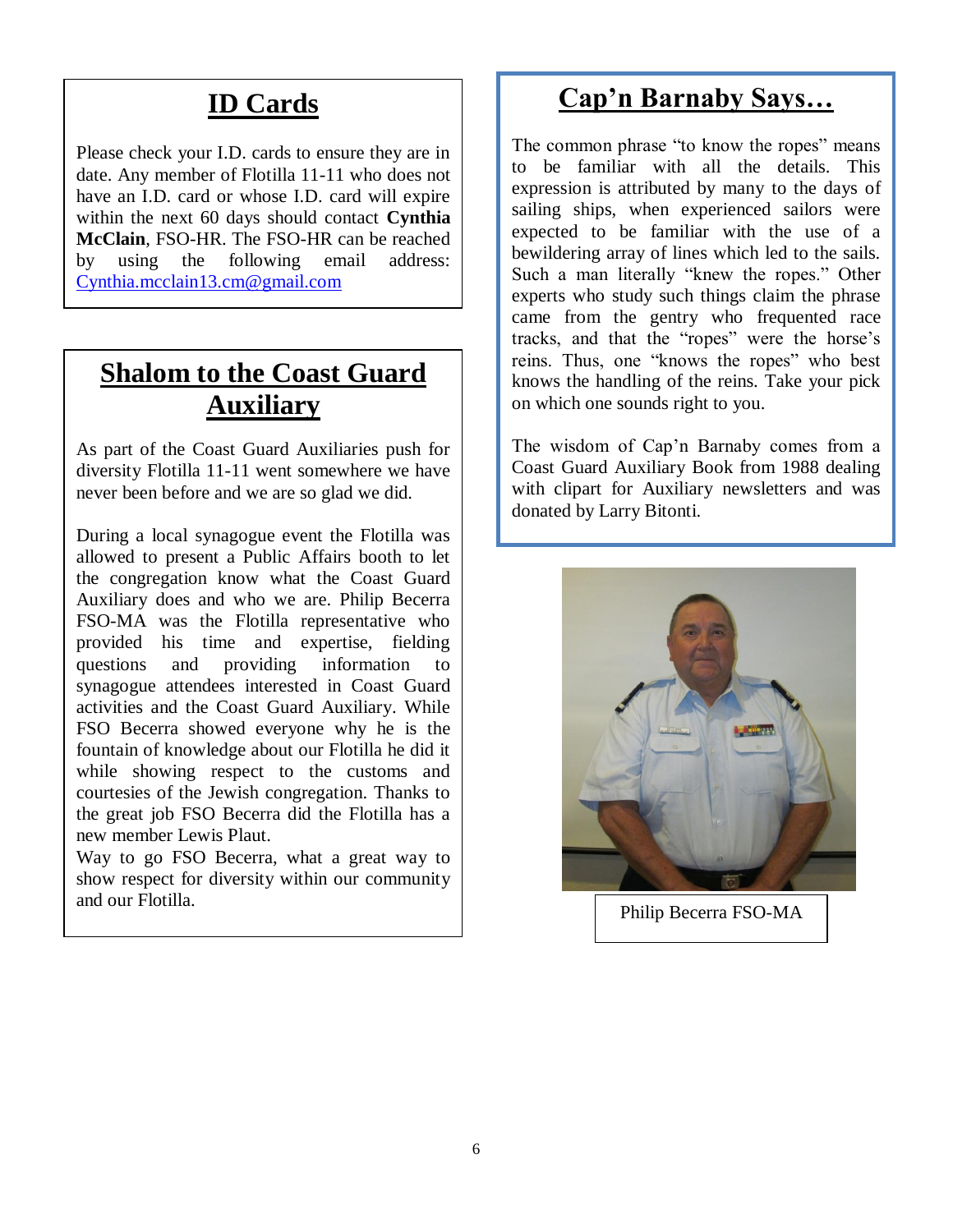

**Photos taken by Aux. Scott Hedblom – Left: Aux. Kevin Conquest (Div. 10), ceremonial piper, standing in front of the memorial markers at USCG Base Los Angeles-Long Beach. Center: Cmdr. Marshall Newberry (USCG Base Los Angele-Long Beach) speaking about the importance of fellowship as members of the Auxiliary and Team Coast Guard Right: Aux. Joe Vara Jr. (Div 11.) standing by the ship's bell used for the ceremony.**

## **District 11 Southern Region Memorial Marker**

Long Beach – Members from various Flotillas within Division 11 participated in the annual USCG Auxiliary District 11 Southern Region Memorial Marker ceremony at Coast Guard Base Los Angeles-Long Beach this past Saturday. The ceremony is designed to pay homage to Auxiliary members in either retired or in good standing, who "crossed the bar" during the previous year.

Members of both the U.S. Coast Guard and the Auxiliary performed various ceremonial duties which included cannon volleys, an honor guard with a bagpiper, and guest speakers who all reminded those present of the service and contributions of those who have "crossed the bar." Coast Guard Cmdr. Marshall Newberry, guest speaker for the ceremony, stated "the Auxiliary has a long history of making fellowship a priority".

This year 28 Auxiliarists were remembered for their service to promote boating safety and help others be safe while using America's waterways.

Written by Paul Saba SO-PA